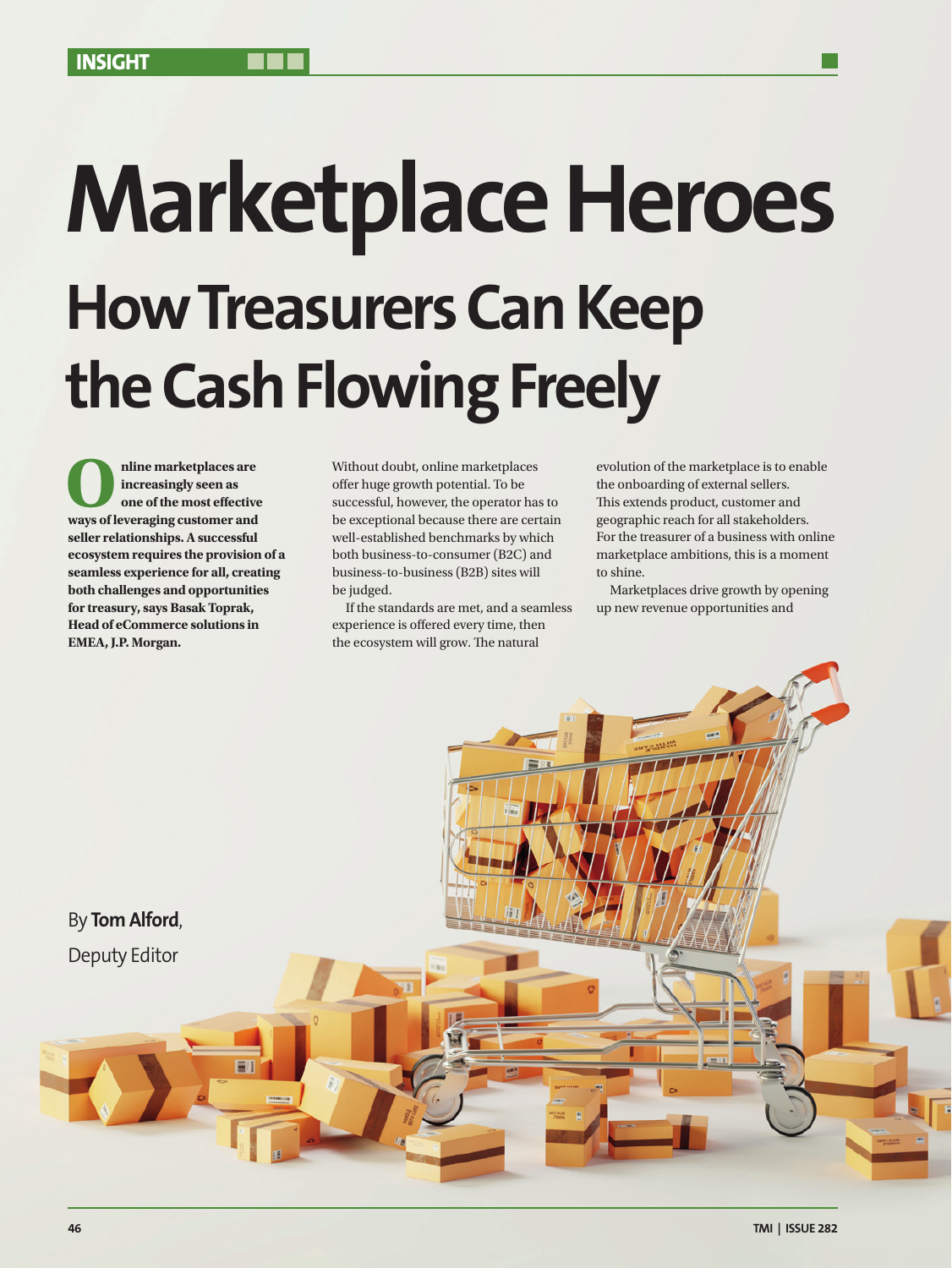improving brand value and recognition. This is especially the case for companies that have previously focused on selling through traditional sales and distribution channels, notes Toprak.

"Over the past year, under the shadow of the pandemic, we have seen e-commerce uptake accelerate, with many more companies expediting their move online, first selling their own services, then adding more sellers to their platforms to broaden their opportunities." However, she adds, for a marketplace to be successful, it must consider both buyer and seller perspectives.

Key considerations for buyers include ease of purchase, payment automation, real-time order visibility, ease of return and refund, and also a regular feed of appropriate promotions and offers. For sellers, a good marketplace is one that offers ease of onboarding, faster payment – real-time if possible – and additional reporting, reconciliation and data analytics features. It is important for the marketplace to have strong global partners in order to support worldwide expansion and scalability.

## **Challenges and opportunities**

Every success story has to be worked at and, with marketplaces, a number of challenges must be overcome on the journey. This is certainly the case for the treasurer. With global marketplaces typically involving a number of entities spread across different regions and jurisdictions, payment activity can generate multiple contractual agreements supporting pay-in and pay-out processes, often using a range of currencies.

The web of connections this creates only grows in complexity as marketplace success increases. As additional services are deployed to sustain growth, mobilising cash and ensuring optimal levels of liquidity wherever it is needed can be especially demanding.

"These are challenges, but they are also opportunities for treasury to drive the adoption of solutions to support business growth," says Toprak. To this end she believes there can be significant value derived from collaboration between payments and treasury teams in finding solutions and enabling business opportunities to flourish. An optimal

treasury structure could, for example, support faster pay-outs to sellers. If the marketplace receives GBP funds in the UK faster than it receives SGD funds in Singapore, it may be feasible to use GBP liquidity to expedite SGD payments to sellers in Singapore.

In the right structure, moving funds seamlessly around the globe, offsetting different currencies, is 'simply' a matter of leveraging liquidity that already exists in the treasury system, notes Toprak. Of course, it takes ingenuity to realise this. But, she suggests, "treasury and payments functions, working in partnership with their banks, can be the source of some highly innovative and effective marketplace solutions".

### **Pay-in solutions**

When building an effective structure to manage growth, consideration must be given not only to payment solutions already used by buyers, but also to the trending solutions in other markets in which the business is likely to be active, introducing new ways of paying to customers where necessary.

Across the regions and territories, different pay-in models will be favoured, from one-off payments to subscriptions. Here, a broad spectrum will also need to be considered by the marketplace operator. "With developments in the open banking space over the past year, we've developed a number of targeted solutions to address specific challenges arising from some of these prevailing payment methods," notes Toprak.

Fraud can be a problem in Europe, where direct debits are commonly used by subscription-based platforms. To help mitigate this risk, J.P. Morgan has leveraged open banking solutions to ensure that the user has authority over the bank account they provide for direct debit mandates. Given the huge volumes of trade that can flow through a marketplace, lowering the cost of charge-backs, and reducing the impact these can have on liquidity, is a significant positive development.

With a wide variety of payments solutions and models in circulation, it is incumbent upon treasurers and payments teams to explore and understand the best options for each customer-base. Critically,

all systems deployed must be integrated fully within the payments and treasury infrastructure, ensuring a seamless user experience.

#### **Pay-out solutions**

66

On the other side of the platform experience, where pay-outs are made (mostly to sellers but also as customer refunds), increased interest in, and implementation of, real-time payments is apparent, says Toprak. This has been of notable benefit over the past year, with smaller businesses naturally keen to receive due payment quickly.

> *Over the past year, under the shadow of the pandemic, we have seen e-commerce uptake accelerate, with many more companies expediting their*

> > *move online.*